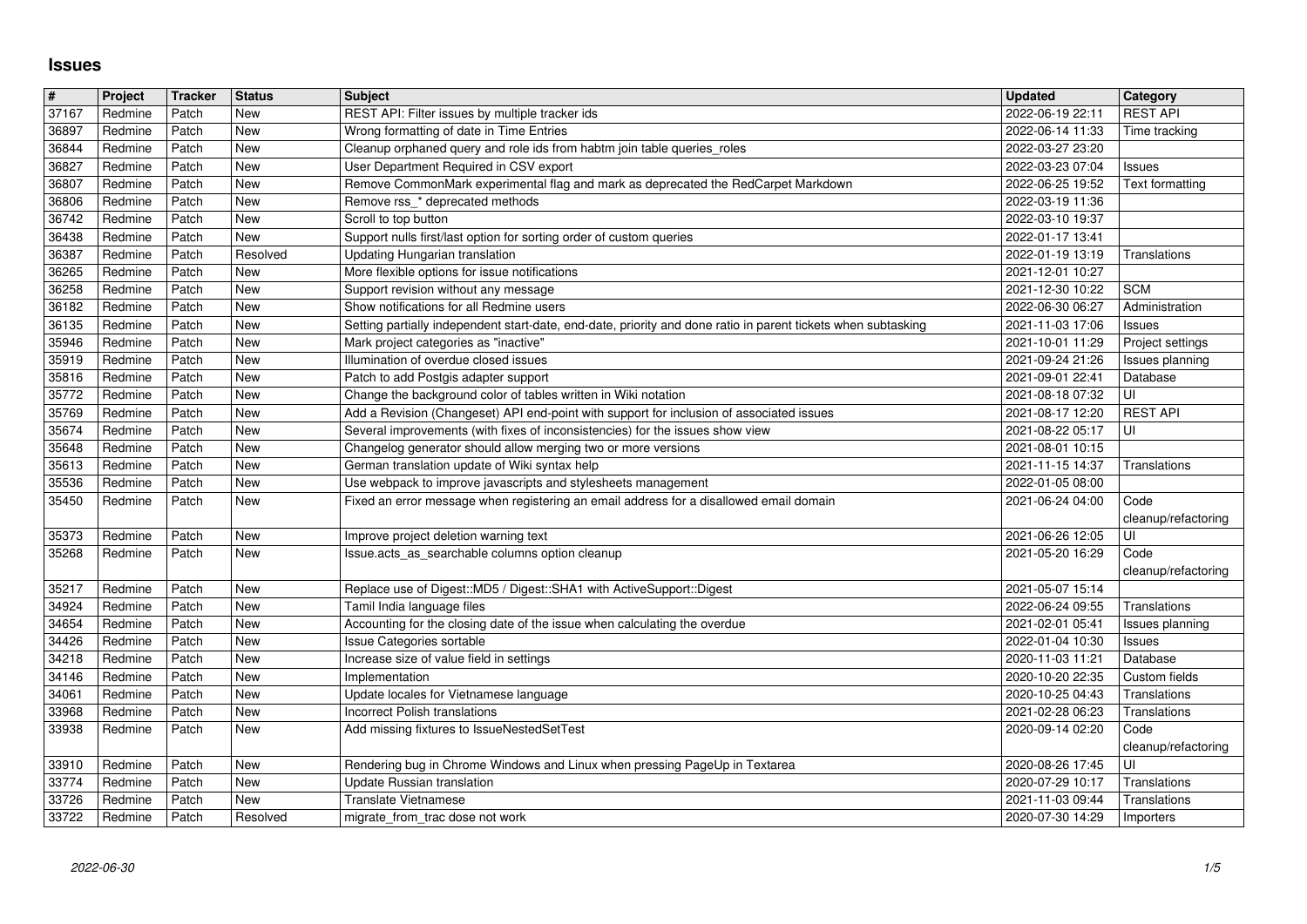| $\sqrt{\frac{4}{15}}$<br>33660 | Project<br>Redmine | Tracker<br>Patch | <b>Status</b><br>New     | <b>Subject</b><br>Information text on sudo password entry                                                                                            | <b>Updated</b><br>2022-06-25 09:50   | Category<br>Accounts /                          |
|--------------------------------|--------------------|------------------|--------------------------|------------------------------------------------------------------------------------------------------------------------------------------------------|--------------------------------------|-------------------------------------------------|
| 33638                          | Redmine            | Patch            | New                      | Default value for Welcome text setting                                                                                                               | 2020-06-22 15:11                     | authentication<br>UI                            |
| 33554<br>33457                 | Redmine<br>Redmine | Patch<br>Patch   | <b>New</b><br><b>New</b> | Fix by date weekly filter query to use Setting.start_of_week<br>Croatian translations for v4.1.1                                                     | 2020-11-30 07:13<br>2020-05-16 23:38 | Issues filter<br>Translations                   |
| 33440                          | Redmine            | Patch            | <b>New</b>               | Emails not being processed because of                                                                                                                | 2021-04-30 15:58                     | Email receiving                                 |
| 33431<br>33413                 | Redmine<br>Redmine | Patch<br>Patch   | <b>New</b><br><b>New</b> | Better performance for Time entries without issue and activity filters<br>Complete Hungarian/magyar hu.yml for Redmine 4.1.1                         | 2020-05-12 16:24<br>2020-05-07 16:09 | Performance<br>Translations                     |
| 33211                          | Redmine            | Patch            | <b>New</b>               | Include block columns (ex: Description, Last notes) in CSV export when option "All columns" is selected                                              | 2021-03-28 19:53                     |                                                 |
| 33118<br>33117                 | Redmine<br>Redmine | Patch<br>Patch   | <b>New</b><br><b>New</b> | Detect plain diffs in e-mail submitted issues and map to attachments<br>Redirect to users_path instead of edit_user_path in order to avoid confusion | 2020-09-13 05:08<br>2020-06-15 11:04 | Email receiving<br>Accounts /<br>authentication |
| 33074                          | Redmine            | Patch            | New                      | Korean translation update for 4.1-stable                                                                                                             | 2020-03-10 14:07                     | Translations                                    |
| 32961<br>32951                 | Redmine<br>Redmine | Patch<br>Patch   | <b>New</b><br><b>New</b> | Make group names clickable in permissions report<br>Issue Statuses sortable by name and position                                                     | 2020-02-07 03:24<br>2020-02-05 00:49 | Administration<br>Administration                |
| 32847                          | Redmine            | Patch            | <b>New</b>               | Ability to add custom css classes to body tag                                                                                                        | 2020-02-11 16:14                     | Plugin API                                      |
| 32747<br>32548                 | Redmine<br>Redmine | Patch<br>Patch   | <b>New</b><br><b>New</b> | Fix wrong translation for "time entries" in redmine 4.1.0<br>Add new hook in projects/settings/_issues.html.erb for custom fields                    | 2020-01-11 15:11<br>2019-12-05 05:57 | Translations<br>Hook requests                   |
| 32523                          | Redmine            | Patch            | <b>New</b>               | Improve javascript performances on query edition                                                                                                     | 2019-12-12 13:05                     | Performance                                     |
| 32522<br>32461                 | Redmine<br>Redmine | Patch<br>Patch   | <b>New</b><br>New        | Add Project.find_by_name to target_project<br>Allow Redmine: My Page to be overriden in plugins                                                      | 2019-11-29 14:06<br>2019-11-15 00:48 | Email receiving<br>My page                      |
| 32435                          | Redmine            | Patch            | <b>New</b>               | The "Apply" button translation to Russian                                                                                                            | 2020-07-28 06:28                     | Translations                                    |
| 32405<br>32381                 | Redmine<br>Redmine | Patch<br>Patch   | <b>New</b><br><b>New</b> | Updating sq translation<br>Wiki preview : manage dynamic content                                                                                     | 2022-01-06 14:38<br>2019-10-31 18:04 | Translations<br>Wiki                            |
| 32370                          | Redmine            | Patch            | New                      | Action menu on issues details should not flip with the history order                                                                                 | 2019-12-22 17:35                     | UI                                              |
| 32326<br>32296                 | Redmine<br>Redmine | Patch<br>Patch   | Needs feedback<br>New    | Update it.yml locale<br>Ignore rubocop offense                                                                                                       | 2019-10-29 09:51<br>2021-10-28 05:55 | Translations<br>Code                            |
|                                |                    |                  |                          |                                                                                                                                                      |                                      | cleanup/refactoring                             |
| 32166<br>32163                 | Redmine<br>Redmine | Patch<br>Patch   | New<br><b>New</b>        | Rounded corners on table.gantt-table<br>Update locales for Vietnamese                                                                                | 2019-10-03 14:45<br>2019-10-06 04:13 | UI<br>Translations                              |
| 32162                          | Redmine            | Patch            | <b>New</b>               | Improved progress bars for issues and versions                                                                                                       | 2019-09-28 13:41                     | UI                                              |
| 32155<br>32142                 | Redmine<br>Redmine | Patch<br>Patch   | <b>New</b><br><b>New</b> | Fix the overflow problems in project jump<br>Send notification when a user is created via LDAP on-the-fly user creation                              | 2019-09-26 18:12<br>2019-09-26 02:39 | l UI<br>Email notifications                     |
| 32132                          | Redmine            | Patch            | <b>New</b>               | Replace gantt primitives with CSS generated vector primitives                                                                                        | 2019-09-26 06:55                     | ΙUΙ                                             |
| 32115<br>32114                 | Redmine<br>Redmine | Patch<br>Patch   | New<br><b>New</b>        | Move search bar and project selector to the top bar<br>Give project list cards the same background like grid cells in many other views               | 2019-09-23 05:52<br>2019-09-23 01:35 | UI<br>UI                                        |
| 32109                          | Redmine            | Patch            | <b>New</b><br><b>New</b> | Obey sub-task sharing settings on new issue creation                                                                                                 | 2021-11-24 23:37                     | <b>Issues</b>                                   |
| 32106<br>$32105$               | Redmine<br>Redmine | Patch<br>Patch   | <b>New</b>               | Slightly restyled ajax loading indicator<br>Context menu to match the rest of the flyout styling                                                     | 2019-09-27 17:19<br>2019-09-26 17:25 | ΙUΙ<br>UI                                       |
| 32100<br>32099                 | Redmine<br>Redmine | Patch<br>Patch   | <b>New</b><br>New        | Fixed and added roundiness to the "plus" (+) flyout menu and it's child elements<br>Fix inconsistent gap sizes on My page                            | 2019-09-26 17:31<br>2019-09-23 06:21 | luı<br>l UI                                     |
| 32021                          | Redmine            | Patch            | New                      | Give project description, homepage and custom fields an own box too<br>Visually consolidate project selector and the popup box with the projects     | 2019-09-17 12:15                     | l UI                                            |
|                                |                    |                  |                          |                                                                                                                                                      |                                      |                                                 |
|                                |                    |                  |                          |                                                                                                                                                      |                                      |                                                 |
|                                |                    |                  |                          |                                                                                                                                                      |                                      |                                                 |
|                                |                    |                  |                          |                                                                                                                                                      |                                      |                                                 |
|                                |                    |                  |                          |                                                                                                                                                      |                                      |                                                 |
|                                |                    |                  |                          |                                                                                                                                                      |                                      |                                                 |
|                                |                    |                  |                          |                                                                                                                                                      |                                      |                                                 |
|                                |                    |                  |                          |                                                                                                                                                      |                                      |                                                 |
|                                |                    |                  |                          |                                                                                                                                                      |                                      |                                                 |
|                                |                    |                  |                          |                                                                                                                                                      |                                      |                                                 |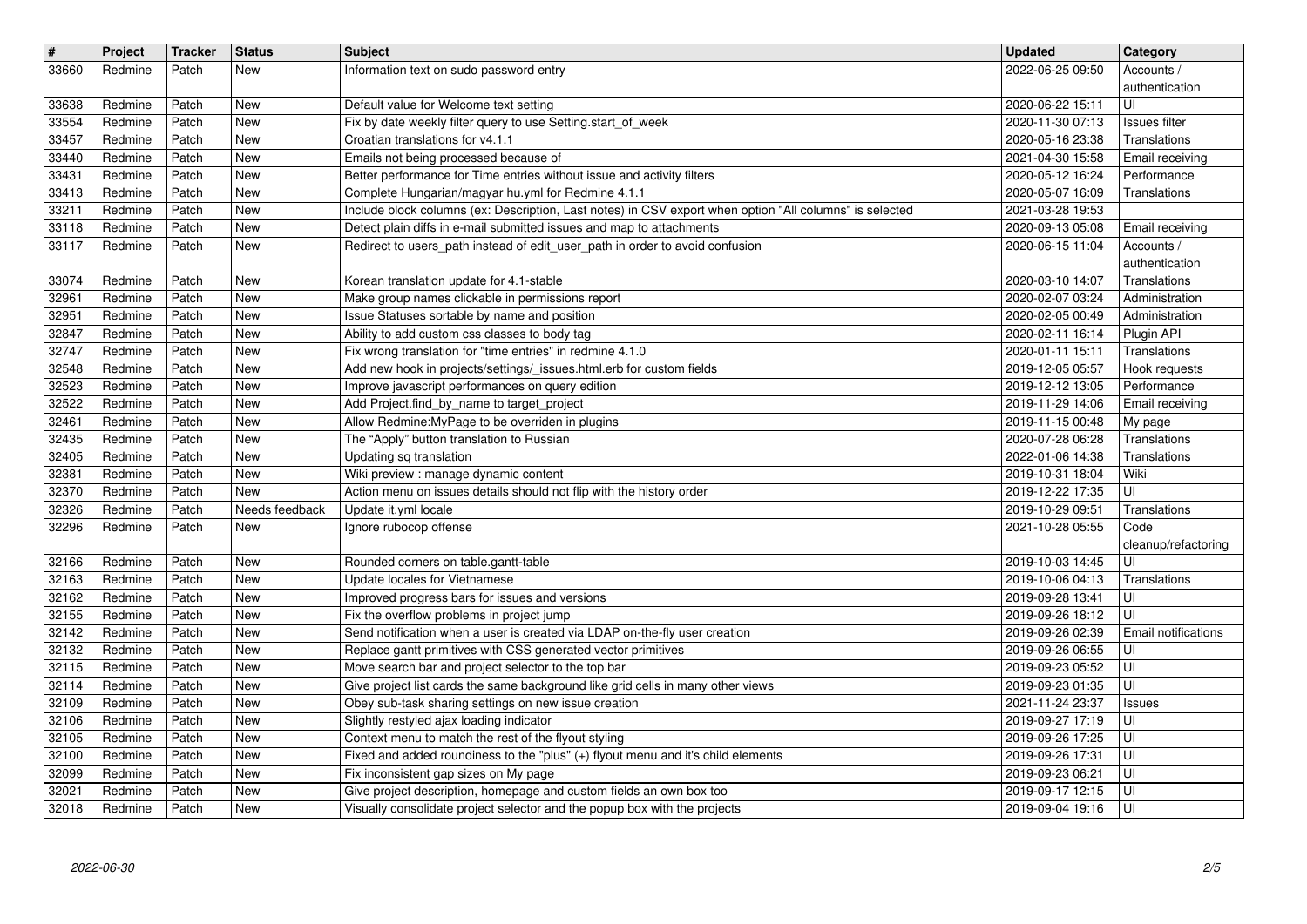| $\overline{\boldsymbol{H}}$ | Project            | Tracker        | <b>Status</b>  | <b>Subject</b>                                                                                                                                                                             | <b>Updated</b>                       | Category                         |
|-----------------------------|--------------------|----------------|----------------|--------------------------------------------------------------------------------------------------------------------------------------------------------------------------------------------|--------------------------------------|----------------------------------|
| 32017<br>32016              | Redmine<br>Redmine | Patch<br>Patch | New<br>New     | A much happier blue palette for the header (#header + #top-menu)<br>Rounded coreners on roadmap's progress bar                                                                             | 2019-09-06 21:03<br>2019-10-06 11:04 | UI<br>UI                         |
| 31987                       | Redmine            | Patch          | New            | Add rake task which synchronize all revisions in repositories related with all active projects                                                                                             | 2021-03-28 16:58                     | <b>SCM</b>                       |
| 31752                       | Redmine            | Patch          | Reopened       | Show assigned people when displaying tickets which are related to a specific versions                                                                                                      | 2019-08-04 16:33                     | <b>Issues</b>                    |
| 31573<br>31505              | Redmine<br>Redmine | Patch<br>Patch | New<br>New     | Show each journal entry from issue history in a box<br>Mark edited journal notes as "Edited"                                                                                               | 2019-07-05 22:35<br>2022-03-18 19:44 | UI                               |
| 31385                       | Redmine            | Patch          | New            | Formating toolbar : new color tools                                                                                                                                                        | 2019-09-16 16:48                     | <b>Issues</b><br>UI              |
| 31283                       | Redmine            | Patch          | New            | Assign ticket comment by subaddress                                                                                                                                                        | 2019-04-30 17:36                     | Email receiving                  |
| 31224                       | Redmine            | Patch          | Resolved       | My page, add Time Entry queries                                                                                                                                                            | 2019-11-15 00:50                     | My page                          |
| 31151<br>31079              | Redmine<br>Redmine | Patch<br>Patch | New<br>New     | Add AppServer to Technical Information page<br>Clean up login form with placeholders                                                                                                       | 2019-04-05 14:49<br>2019-04-02 11:37 | Administration<br>UI             |
| 31076                       | Redmine            | Patch          | New            | Issues CSV / PDF export via ActiveJob                                                                                                                                                      | 2022-03-20 22:24                     | <b>Issues</b>                    |
| 30999                       | Redmine            | Patch          | Needs feedback | Datepicker javascript files locale in uppercase not found                                                                                                                                  | 2019-09-23 22:01                     | <b>Issues</b>                    |
| 30971<br>30919              | Redmine<br>Redmine | Patch<br>Patch | New<br>New     | principals_options_for_select does not select user when user id is numeric<br>Group Issues Custom Fields - (Form like Issues)                                                              | 2019-03-06 11:59<br>2021-08-24 12:33 | <b>Issues</b><br><b>Issues</b>   |
| 30757                       | Redmine            | Patch          | New            | LDAP Contextless login in Active Directory                                                                                                                                                 | 2019-02-13 22:28                     | Accounts /                       |
|                             |                    |                |                |                                                                                                                                                                                            |                                      | authentication                   |
| 30739                       | Redmine            | Patch          | New            | Project Custom Fields configuration : split by tracker                                                                                                                                     | 2019-12-10 19:02                     | Custom fields                    |
| 30730<br>30451              | Redmine<br>Redmine | Patch<br>Patch | New<br>New     | [Revision view] Place link to add a related issue next to the heading<br>Move #main-menu outside of the #header to follow directly after the #header insetad                               | 2019-02-15 18:12<br>2019-01-23 23:23 | UI<br>UI                         |
| 30433                       | Redmine            | Patch          | New            | Flash notices to behave like flash notices :)                                                                                                                                              | 2019-01-29 10:52                     | UI                               |
| 30262                       | Redmine            | Patch          | New            | Show 'Add filter' dropdown menu as button beneath the filters                                                                                                                              | 2019-05-25 05:54                     | UI                               |
| 30167<br>30071              | Redmine<br>Redmine | Patch<br>Patch | New<br>New     | Replace ajax-indicator with a waiting cursor<br>Show parent projects when filtering in the project jump box                                                                                | 2018-12-09 23:23<br>2019-06-20 18:43 | UI<br>UI                         |
| 30026                       | Redmine            | Patch          | New            | macros and textile at pdf export in custom field                                                                                                                                           | 2019-04-29 13:22                     | PDF export                       |
| 29892                       | Redmine            | Patch          | New            | API Query. Retrieve specified columns                                                                                                                                                      | 2018-11-01 15:35                     | <b>REST API</b>                  |
| 29885<br>29830              | Redmine<br>Redmine | Patch<br>Patch | New<br>New     | Fix 403 error while adding new watchers when selected issues in context_menu from different projects<br>Issue CSV export options: checkboxes have no effect for columns activated in query | 2018-12-30 06:11<br>2022-03-19 12:59 | <b>Issues</b>                    |
| 29738                       | Redmine            | Patch          | New            | Add last_updated_by feature in issues index api                                                                                                                                            | 2018-10-06 14:49                     | <b>Issues</b><br><b>REST API</b> |
| 29692                       | Redmine            | Patch          | New            | Bosnian localization update                                                                                                                                                                | 2019-04-06 09:05                     | Translations                     |
| 29649                       | Redmine            | Patch          | New            | Rake task to export wiki to HTML/PDF                                                                                                                                                       | 2022-06-02 15:25                     | Wiki                             |
| 29594<br>29424              | Redmine<br>Redmine | Patch<br>Patch | New<br>New     | Add view hook to insert content between issue details associated changeset section<br>Convert migration file from 4.2 to 5.2                                                               | 2018-10-11 01:25<br>2018-08-22 13:44 | Hook requests<br>Database        |
| 29378                       | Redmine            | Patch          | Needs feedback | More call_hooks for projects, issue statusses, time entries, etc.                                                                                                                          | 2018-08-23 13:22                     | Hook requests                    |
| 29263                       | Redmine            | Patch          | New            | Move issue attributes to their own section in issue page                                                                                                                                   | 2019-06-20 18:22                     | UI                               |
| 29245<br>29216              | Redmine<br>Redmine | Patch<br>Patch | New<br>New     | Gender neutralized child/parent adjectives for some latin languages<br>Replace the searchbox label in the header with a placeholder                                                        | 2018-07-25 22:12                     | 118n<br>UI                       |
| 29185                       | Redmine            | Patch          | New            | Add my_page to the application menu                                                                                                                                                        | 2019-10-03 14:29<br>2018-07-05 18:03 | UI                               |
| 29184                       | Redmine            | Patch          | <b>New</b>     | Add home to the application menu                                                                                                                                                           | 2020-12-09 18:32                     | $\overline{U}$                   |
| 29171                       | Redmine            | Patch          | New            | Add missing index to custom_values                                                                                                                                                         | 2018-07-04 14:42                     | Performance                      |
| 29045<br>28861              | Redmine<br>Redmine | Patch<br>Patch | New<br>New     | Change Japanese translation for Tracker<br>Add a date item to the context menu                                                                                                             | 2018-12-18 17:06<br>2020-02-19 08:39 | Translations<br>UI               |
| 28771                       | Redmine            | Patch          | New            | Allow adding multiple entities when performing multiple searches in modals                                                                                                                 | 2018-05-22 06:28                     | l UI                             |
|                             |                    |                |                |                                                                                                                                                                                            |                                      |                                  |
|                             |                    |                |                |                                                                                                                                                                                            |                                      |                                  |
|                             |                    |                |                |                                                                                                                                                                                            |                                      |                                  |
|                             |                    |                |                |                                                                                                                                                                                            |                                      |                                  |
|                             |                    |                |                |                                                                                                                                                                                            |                                      |                                  |
|                             |                    |                |                |                                                                                                                                                                                            |                                      |                                  |
|                             |                    |                |                |                                                                                                                                                                                            |                                      |                                  |
|                             |                    |                |                |                                                                                                                                                                                            |                                      |                                  |
|                             |                    |                |                |                                                                                                                                                                                            |                                      |                                  |
|                             |                    |                |                |                                                                                                                                                                                            |                                      |                                  |
|                             |                    |                |                |                                                                                                                                                                                            |                                      |                                  |
|                             |                    |                |                |                                                                                                                                                                                            |                                      |                                  |
|                             |                    |                |                |                                                                                                                                                                                            |                                      |                                  |
|                             |                    |                |                |                                                                                                                                                                                            |                                      |                                  |
|                             |                    |                |                |                                                                                                                                                                                            |                                      |                                  |
|                             |                    |                |                |                                                                                                                                                                                            |                                      |                                  |
|                             |                    |                |                |                                                                                                                                                                                            |                                      |                                  |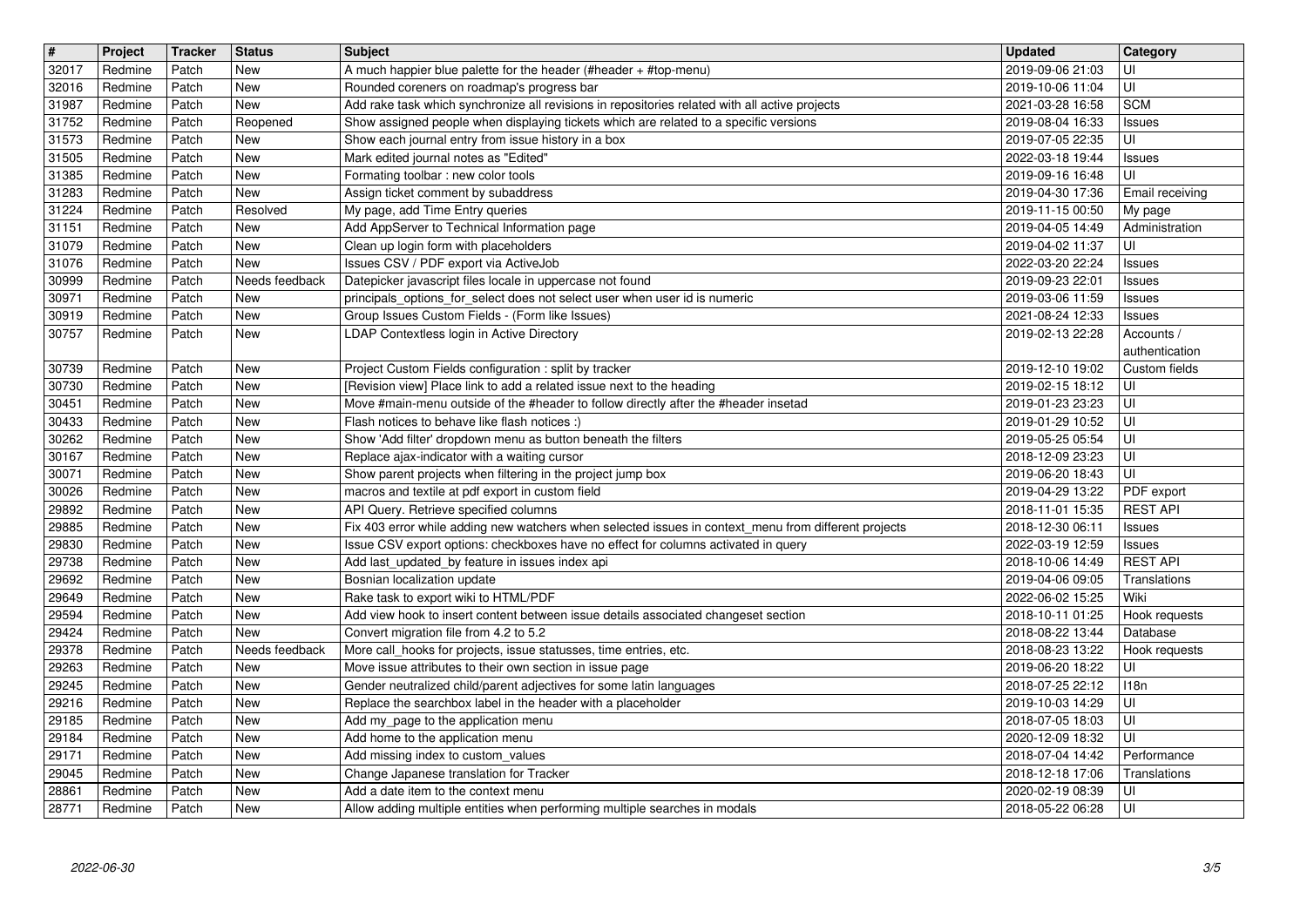| $\sqrt{\frac{4}{15}}$ | Project            | Tracker        | <b>Status</b>            | <b>Subject</b>                                                                                                                                                                        | <b>Updated</b>                       | Category                                      |
|-----------------------|--------------------|----------------|--------------------------|---------------------------------------------------------------------------------------------------------------------------------------------------------------------------------------|--------------------------------------|-----------------------------------------------|
| 28618<br>28509        | Redmine<br>Redmine | Patch<br>Patch | New<br><b>New</b>        | Datepicker is called incorrectly<br>hu.yml for Redmine 3.4                                                                                                                            | 2018-07-01 06:31<br>2019-01-23 05:03 | Calendar<br>Translations                      |
| 28243                 | Redmine            | Patch          | <b>New</b>               | Consistent interface for Principal.member_of and not_member_of                                                                                                                        | 2018-02-25 20:46                     |                                               |
| 28025<br>27917        | Redmine<br>Redmine | Patch<br>Patch | <b>New</b><br>New        | Access project jump box with hotkey<br>Use Ruby 2.4.3 on the CI server                                                                                                                | 2019-11-20 14:27<br>2018-01-09 05:47 | UI<br>Website                                 |
|                       |                    |                |                          |                                                                                                                                                                                       |                                      | (redmine.org)                                 |
| 27678<br>27589        | Redmine<br>Redmine | Patch<br>Patch | <b>New</b><br>New        | Make "Check all / Uncheck all" link noticeable<br>Request for a hook under the project members list (Project / Settings / Members tab)                                                | 2017-12-25 10:51<br>2017-11-20 12:51 | UI<br>Hook requests                           |
| 27559                 | Redmine            | Patch          | New                      | Default branch should be always first in the graph                                                                                                                                    | 2017-12-18 04:50                     | <b>SCM</b>                                    |
| 27510<br>27346        | Redmine<br>Redmine | Patch<br>Patch | <b>New</b><br><b>New</b> | Groups active method<br>Use the new pagination style for the calendars view                                                                                                           | 2017-12-10 11:29<br>2019-05-08 07:08 | Groups<br>Calendar                            |
| 27212                 | Redmine            | Patch          | <b>New</b>               | When deleting the projects category, its name should be represented in the confirmation dialog.                                                                                       | 2017-10-17 13:28                     | Project settings                              |
| 26819<br>26727        | Redmine            | Patch          | New<br>Needs feedback    | Create related issue button                                                                                                                                                           | 2017-09-01 15:46                     | <b>Issues</b>                                 |
|                       | Redmine            | Patch          |                          | udpate_all                                                                                                                                                                            | 2017-08-23 07:00                     | Code<br>cleanup/refactoring                   |
| 26714                 | Redmine            | Patch          | New                      | pluck instead of map in issue_query                                                                                                                                                   | 2021-03-12 09:38                     | Code                                          |
| 26685                 | Redmine            | Patch          | New                      | Check of child classes of all levels is added for Redmine::SubclassFactory::ClassMethods                                                                                              | 2017-08-14 17:01                     | cleanup/refactoring                           |
| 26439                 | Redmine            | Patch          | New                      | Plugin load order defined by plugin checks                                                                                                                                            | 2018-12-19 14:40                     | Plugin API                                    |
| 26139<br>26122        | Redmine<br>Redmine | Patch<br>Patch | Reopened<br>Resolved     | Follow Gemfile's plugin loader as #24007<br>Implementation of visible conditions with inner join instead of subselect                                                                 | 2017-06-18 13:57<br>2019-09-27 18:22 | Plugin API<br>Performance                     |
| 26104                 | Redmine            | Patch          | <b>New</b>               | Quick jump to issue only if searching for issues                                                                                                                                      | 2021-06-03 00:12                     | Search engine                                 |
| 26030<br>25570        | Redmine<br>Redmine | Patch<br>Patch | <b>New</b><br>New        | Like issues and news comments, want to specify the display order of the forum's reply.<br>unchecked use of params[:query]                                                             | 2022-03-21 21:08<br>2018-03-07 08:50 | Forums<br>Code                                |
|                       |                    |                |                          |                                                                                                                                                                                       |                                      | cleanup/refactoring                           |
| 25491                 | Redmine<br>Redmine | Patch<br>Patch | Needs feedback<br>New    | List of role members<br>Patch for bug with call_hook in mail handler                                                                                                                  | 2017-06-02 09:46<br>2017-04-02 06:19 | UI                                            |
| 25261<br>25154        | Redmine            | Patch          | <b>New</b>               | Allow non-administrator users to copy certain projects                                                                                                                                | 2019-06-22 01:04                     | Hook requests<br>Projects                     |
| 25139                 | Redmine            | Patch          | <b>New</b>               | Project link on issues list, now redirects to project specific issues                                                                                                                 | 2017-02-22 21:53                     | UI                                            |
| 25114<br>25068        | Redmine<br>Redmine | Patch<br>Patch | Needs feedback<br>New    | Context menu positioning inside positioned DOM elements<br>Versions show page summary moved to sidebar                                                                                | 2017-10-16 17:14<br>2017-02-15 12:55 | ΙUΙ<br>UI                                     |
| 25066                 | Redmine            | Patch          | <b>New</b>               | Sort order with null placement (NULLS FIRST, NULLS LAST)                                                                                                                              | 2017-11-17 09:37                     | Issues filter                                 |
| 24939<br>24837        | Redmine<br>Redmine | Patch<br>Patch | New<br>Needs feedback    | Changing plugin loading order<br>Bulk update issues with author                                                                                                                       | 2017-09-19 00:54<br>2017-02-09 05:05 | Plugin API<br><b>Issues</b>                   |
| 24827                 | Redmine            | Patch          | New                      | Project roadmap each version now wrapped with "box" class                                                                                                                             | 2018-04-05 07:54                     | UI                                            |
| 24623<br>24446        | Redmine<br>Redmine | Patch<br>Patch | <b>New</b><br>New        | Implements CRUD permissions and restrictions to issue attachments<br>Call `view_issues_timelog_form_bottom` hook                                                                      | 2022-06-14 19:35<br>2016-11-24 11:24 | Attachments<br>Hook requests                  |
| 24435                 | Redmine            | Patch          | <b>New</b>               | Add 'view_account_contextual' and 'view_account_list_buttons' hooks                                                                                                                   | 2016-11-23 15:25                     | Hook requests                                 |
| 24434                 | Redmine            | Patch          | <b>New</b>               | Link Redmine Issues to Mercurial Branch name                                                                                                                                          | 2016-11-23 05:37                     | <sub>SCM</sub>                                |
| 24323<br>24072        | Redmine<br>Redmine | Patch<br>Patch | New<br>New               | Improve exceptions handling<br>Added formatting for email notifications                                                                                                               | 2016-11-11 11:06<br>2016-10-15 06:28 | <b>REST API</b><br><b>Email notifications</b> |
| 24051<br>24007        | Redmine<br>Redmine | Patch<br>Patch | Resolved<br>Reopened     | As a non-admin user using API, I want to be able to filter users by their username without getting forbidden exception<br>Change plugins directory through the configuration.yml file | 2016-11-02 17:51<br>2017-06-17 12:41 | <b>REST API</b><br>Plugin API                 |
|                       |                    |                |                          |                                                                                                                                                                                       |                                      |                                               |
|                       |                    |                |                          |                                                                                                                                                                                       |                                      |                                               |
|                       |                    |                |                          |                                                                                                                                                                                       |                                      |                                               |
|                       |                    |                |                          |                                                                                                                                                                                       |                                      |                                               |
|                       |                    |                |                          |                                                                                                                                                                                       |                                      |                                               |
|                       |                    |                |                          |                                                                                                                                                                                       |                                      |                                               |
|                       |                    |                |                          |                                                                                                                                                                                       |                                      |                                               |
|                       |                    |                |                          |                                                                                                                                                                                       |                                      |                                               |
|                       |                    |                |                          |                                                                                                                                                                                       |                                      |                                               |
|                       |                    |                |                          |                                                                                                                                                                                       |                                      |                                               |
|                       |                    |                |                          |                                                                                                                                                                                       |                                      |                                               |
|                       |                    |                |                          |                                                                                                                                                                                       |                                      |                                               |